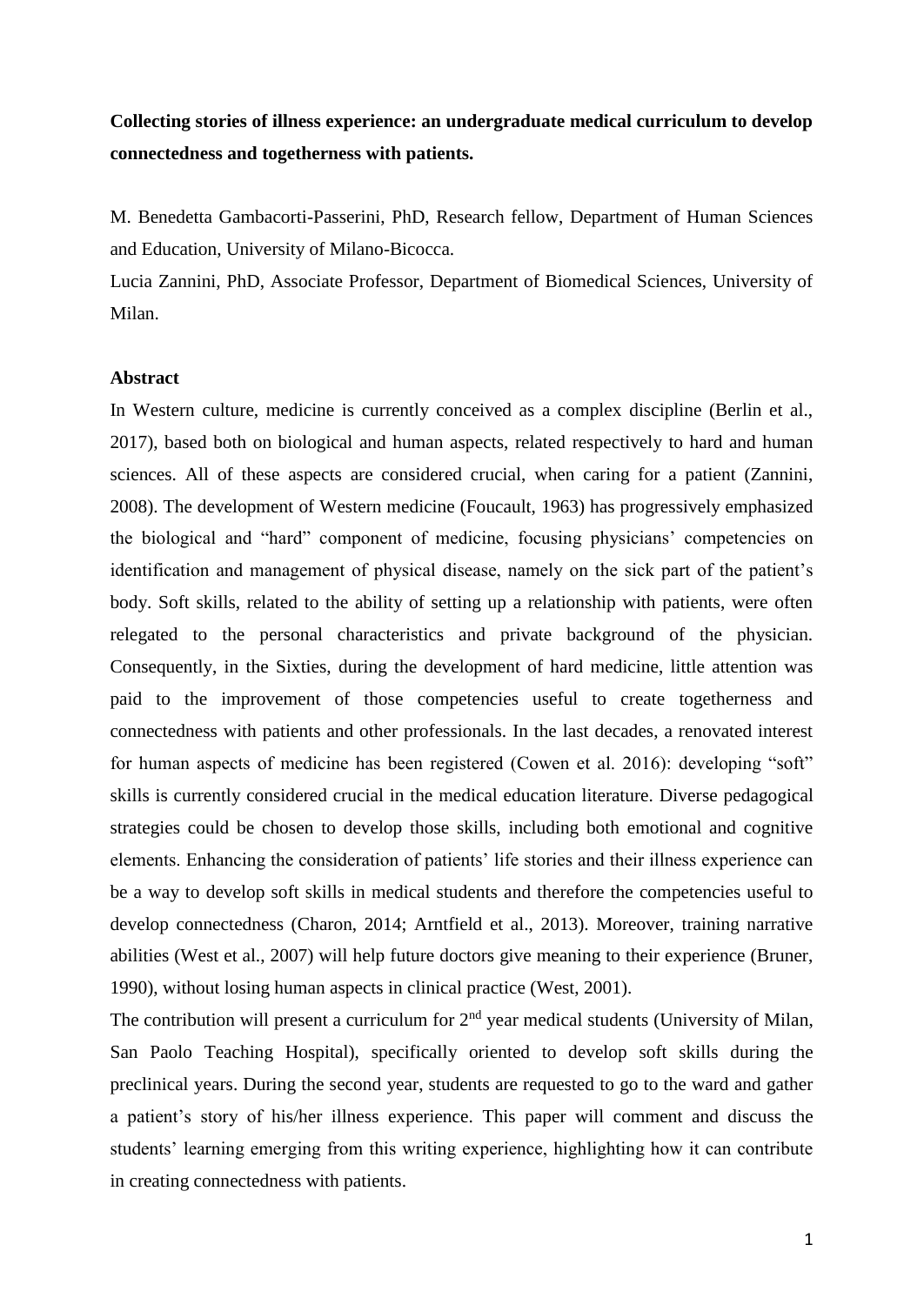# **1. Developing soft skills in medical education: a route to create connectedness with patients**

The development of soft skills is a crucial and challenging point in medical education. Recently, literature has underlined that physicians, if trained to critical thinking and in communication skills, can enhance the relationship with their patients (Cowen, Kaufman e Schoenherr, 2016). Specifically, these abilities are fundamental to understand the bio-psychosocial-spiritual complexity of each patient, allowing medical professionals to experiment proximity to them.

Undergraduate education has an important role in training soft skills, even if the development of Western medicine (Foucault, 1969) has progressively emphasized the biological and "hard" component of medical practice, focusing physicians' competencies on identification and management of physical disease, namely on the sick part of the patient's body. Soft skills, related to the ability of setting up a relationship with patients and the other professionals, were often relegated to the personal characteristics and to the background of the physician. In the past, little attention was paid to the improvement of those competencies useful to create togetherness and connectedness with patients and other professionals, with evident consequences on patients' and even professionals' discontents. For example, healthcare professionals' burn-out and depression have been lately related also to their incapacity of remaining connected to the patients, the others, and themselves (McKenna et al. 2016). In the last decades, a renovated interest for human aspects of medicine has been registered (Cowen et al. 2016) and developing "soft" skills is currently considered crucial in the medical education literature.

The term "soft skills" concerns different abilities, such as communication skills, empathy, problem solving, understanding of ethical dilemmas, and collaborating with other professionals (Ray, Overman, 2014). These competences are different and they involve both emotional and cognitive aspects. In order to train cognitive characteristics of soft skills, group-based activities as Problem Based Learning and analysis and discussion of cases can improve not only students' abilities in problem solving and reflexivity, but also their communication skills and team building (Fabbri, Melacarne, 2015).

Studies have underlined that a fundamental strategy to train communicative, relational and ethical components of soft skills is the proposal of a clinical experience, where students can interact with patients and receive a formative feedback on their professional behavior from tutors (Melacarne, Bonometti, 2014). In this way, they also can learn to be empathic, a crucial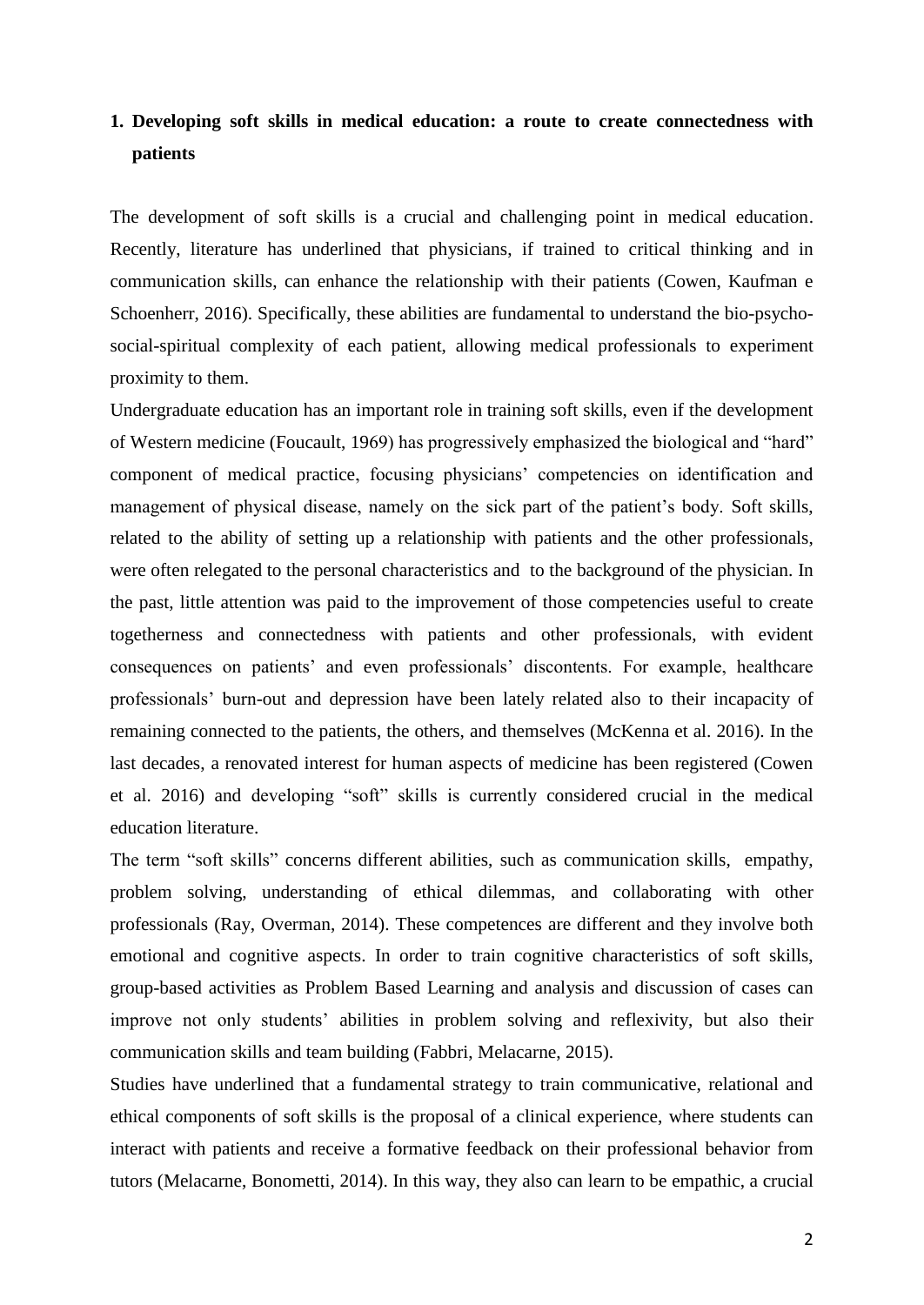aspect in order to understand patients' feelings and to develop connectedness with them. Staying "on the field" is a necessary but not sufficient condition, in order to develop this crucial aspect of soft skills (Mortari, 2003). For this reason, a number of medical schools are proposing the use of portfolio to support students' training, in order to develop reflexivity (Perrella, 2016). A portfolio can include different materials, for example tutors' evaluation, samples of medical records that give evidence of the student's ability in the diagnostic and therapeutic process, bibliographical researches, participation in quality improvement projects, self-evaluations and narrative or reflective writings (Epstein, 2007).

Typically, in reflective writing activities, students report patients' experiences. Therefore, the proposal of those activities can be an educational chance to learn to grasp patients' experience, creating an opportunity to understand their perspective and to develop togetherness with them.

Enhancing the consideration of patients' life stories and their illness experiences can be a means to develop soft skills in medical students and therefore the competencies useful to develop connectedness (Charon, 2014; Arntfield et al., 2013). Moreover, training narrative abilities (West et al., 2007) will help future doctors give meaning to their experience (Bruner, 1990), without losing human aspects of clinical practice (West, 2001). Narration could be useful to take care of what has been experienced: it enables us to "give a name" to our experiences, reflecting on them and understanding them in a deeper manner (Demetrio, 2012).

### **2. Narrative Medicine and the attention to patients' stories**

Rita Charon, an American physician, defines narrative medicine "as a medicine practiced with the narrative competence to recognize, absorb, interpret and be moved by the stories of illness" (2006, p. VII). That competence is aimed to understand, in a deeper manner, what patients endure in their illness experience. This deeper understanding can be achieved by recognizing the metaphors or the images used by the patient in the telling, identifying the "unspoken subtexts" of that telling, and tolerating ambiguity and uncertainty of the story told by the patient. Narrative competence allows a person to understand the plight of another, through the use of imagination, interpretation and recognition.

Narrative features have always characterized medicine, but, especially after the Sixties, the huge development of technologies has progressively diminished the importance of telling the illness experience and the time dedicated to it, in the medical encounter. Nowadays "patients lament that their doctors don't listen to them or that they seem indifferent to their suffering"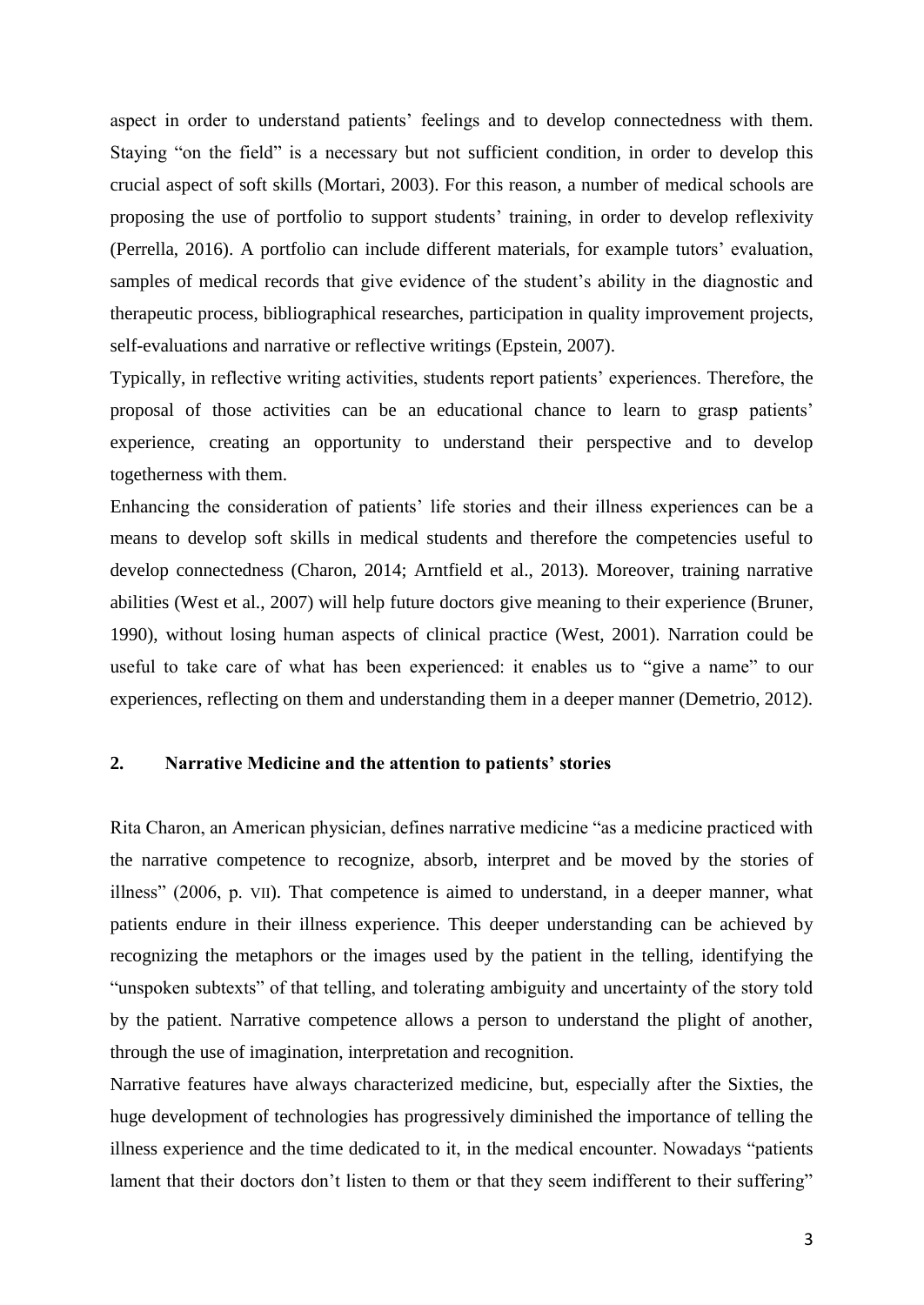(Charon, 2006, p. 3). This process caused discontents not only in patients but also in healthcare professionals, who need to find a meaning in their professional practice, as well as patients in their illness experience. It seems that healthcare professionals struggle to remain "connected" to their patients. Nevertheless, burnout and depression, which are increasing in healthcare contexts, have been related to their incapacity of remaining "connected" the others, and themselves (McKenna et al., 2016). Specifically, four aspects seem to divide healthcare professionals and patients: the conception of illness, which is conceived as a biological phenomenon by professionals, especially doctors; the believes about disease causality, according to the biomedical conception of illness; the emotions that arise in the patients from the illness experience, often shame, blame and fear; the relation to mortality, which is well known by physicians, who often consider it as technical defeat.

While patients need to narrate their experience, professionals often consider listening to patients' narratives as a waste of time. Nevertheless, as the growth of the patient-centered care movement has shown, an integrated understanding of disease, referring it to the patient's world, enhances clinical effectiveness through the construction of a partnership with him/her. Hence, "time is saved shortly down the road, by having developed a more robust clinical alliance from the start" (Charon, 2006, p. 67).

As a consequence, professionals need to develop their narrative competences. Yet, as Charon states, "achieving narrative competence is not a trivial goal" (2006, p. IX). Specific curricula must be implemented in undergraduate healthcare training. Referring to this, reading, writing and telling are fundamental to develop narrative competencies. In particular, writing seems to render visible aspects of our experience that would otherwise remain invisible or hidden.

Rita Charon (2012) has affirmed: "Without writing, I would not have realized the illness experience of my patients. Representing those interior events enabled me to see what goes on within myself as a clinician, as patients no doubt write illness narratives to make visible aspects of their own situation". Hence, writing of patients' experience can help healthcare professionals to become aware of their own experiences of pain and loss.

While writing clinical experience starts from the description of an event, it cannot be considered an act of reporting events objectively. It is a process related to personal "perception" of a certain experience, which, of course, prompts for a description of it.

A seminal example of writing to develop narrative competence is the "parallel chart" (Charon, 2006), a method aimed at enabling healthcare professionals to recognize what patients endure and to examine their own journeys through medicine. This exercise was implemented by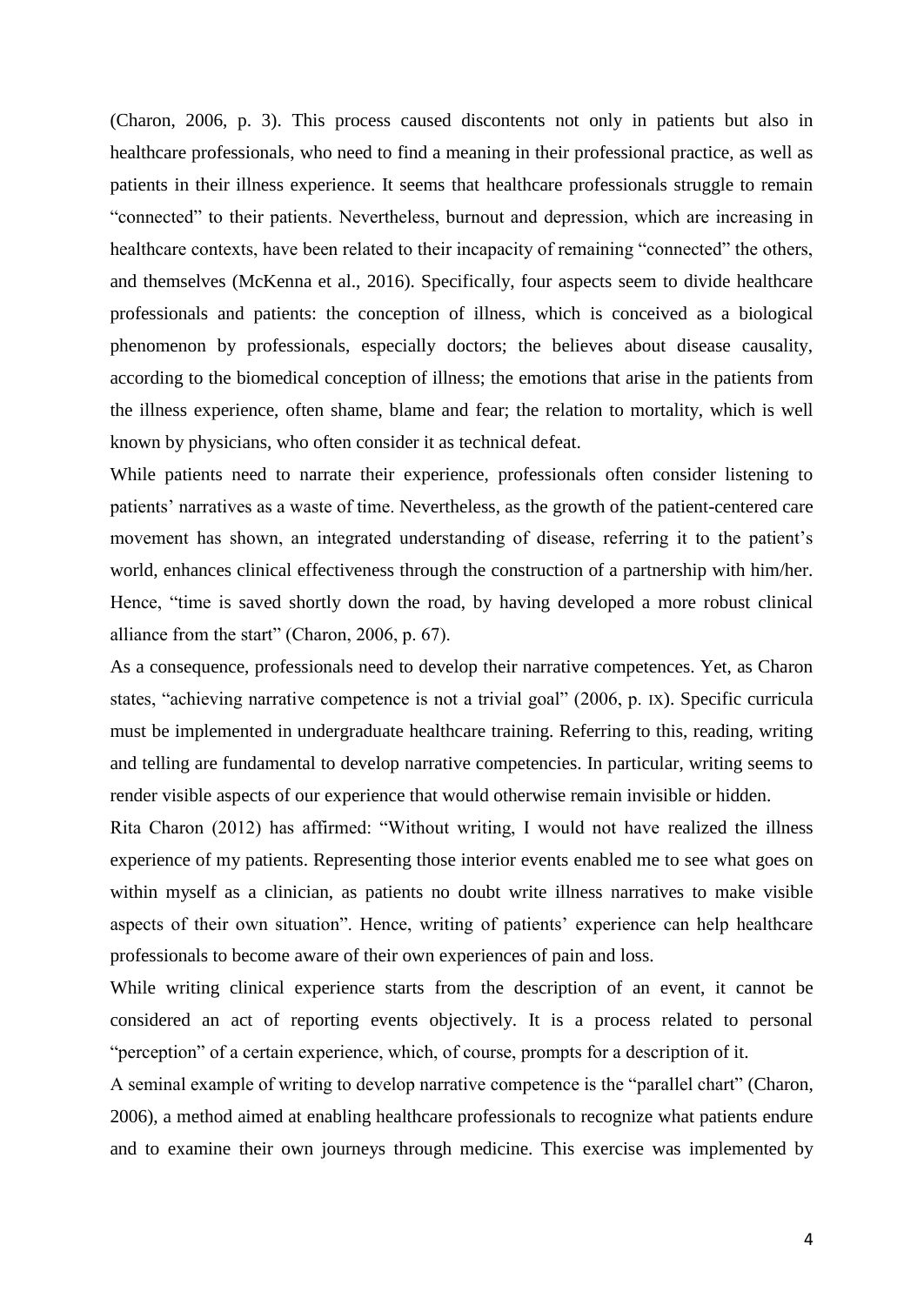Charon with residents, and it consisted in writing about patients and clinical experience in an ordinary language. Residents were asked to write their lived experience in first person.

Studies have suggested that writing, and the reflective capacity that this activity improves, may develop communication skills, empathy, collaboration and, more generally, professionalism. In particular, writing reflectively has be shown as a means to increase students' observational and reporting skills (Cowen et al., 2016), to: allow students/professionals to recognize changes in their performance; to vent their feelings in relation to clinical experiences; to foster self-understanding and coping (Shapiro et al., 2006a).

Shapiro and colleagues (2006b) found that students who completed a "Point of View" (PoV) writing exercise (writing the experience of a patient in first person, from his/her point of view) were able to express more empathy and insight, if compared to a control group. Nevertheless, the authors advised that empathic skills developed through writing may not translate into future professional behavior.

In summary, narrative competence has received in the last ten years an increasing attention in undergraduate healthcare professional training and reflective writing has a pivotal role in the development of that competence. Educators, who have developed writing activities with students and/or professionals, may have experienced that "something important" happened in those situations, especially when students and professionals clearly demonstrated to have fostered their subjectivity and professional identity. Therefore, creating spaces in the curricula, in which students/professionals can deliberately tell and share their stories, finding differences and resonances, is pivotal to develop narrative competence and, more generally, to sustain the process that Gregory Bateson considered the basis of wisdom.

# **3. Collecting stories of illness experience: an undergraduate medical curriculum at San Paolo Teaching Hospital, University of Milan**

The use of writing as a reflective tool has been adopted in healthcare contexts since the Eighties, but medical schools show interest for it after 2000, when were published the first papers underpinning a direct connection between medical competence and reflexivity (Zannini, 2015). Health professionals' writings usually refer to two main categories of subjects: patients (and their families) and professionals themselves (Zannini, 2008). Writing and narrating clinical practice can be intended as chance to develop a closer contact with patients and their feelings about the illness experience, offering the possibility to health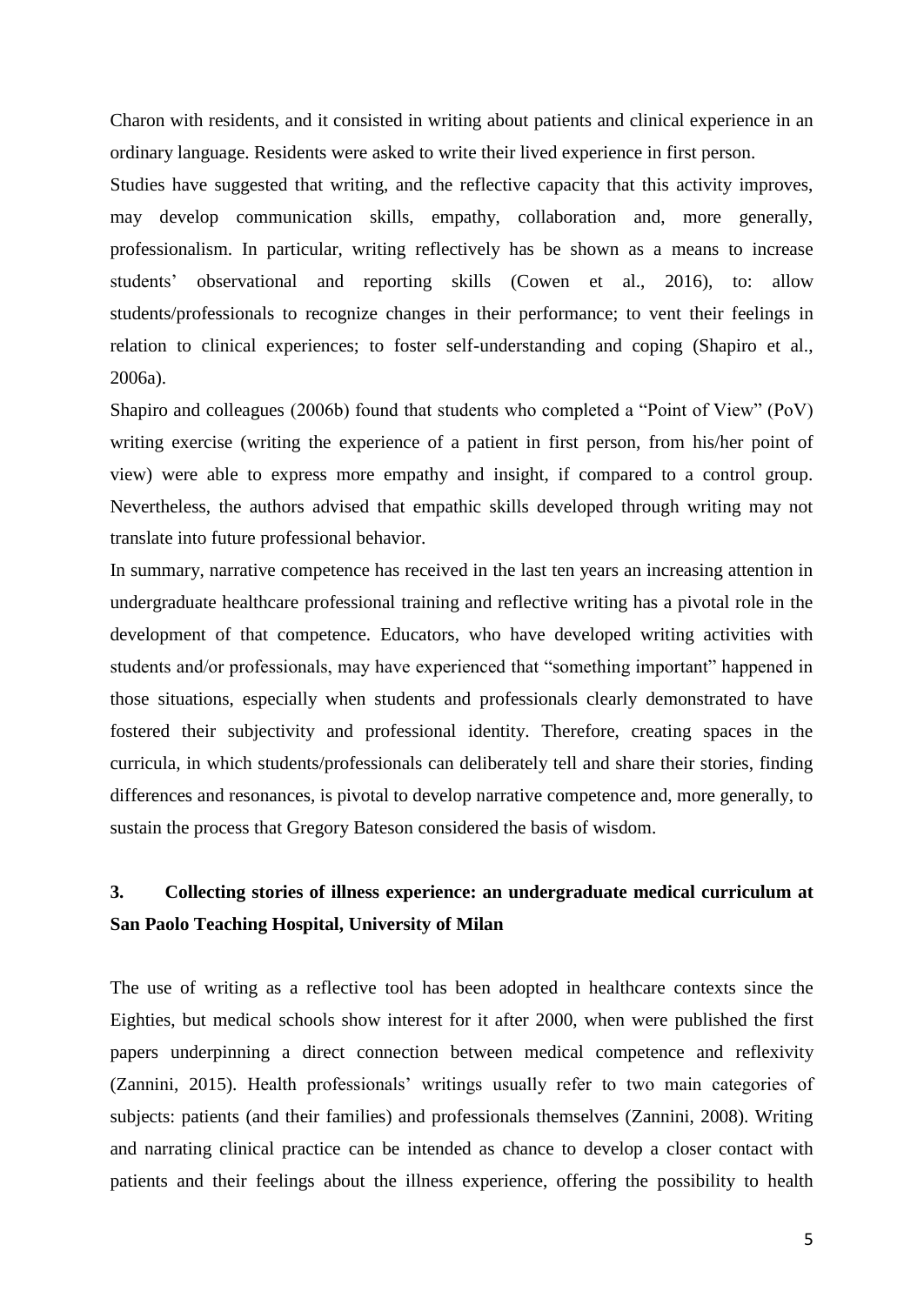professionals to become more involved , establishing a connectedness (Zannini, 2008; de Mennato, Formiconi, Orefice, Ferro Allodola, 2012). For all these reasons, narrating the experienxe and writing reflectively have a crucial role in training soft skills, particularly referring to the ability of understanding the others' lived experience and developing empathy (Biffi, 2010).

A recent review (Cowen et al. 2016) outlined that, notwithstanding an enthusiastic approval of those educational strategies, medical schools propose them as electives and not as compulsory activities. Different aspects can contribute to a scarce diffusion of writing activities, even if several studies showed their contribution to the development of empathy, reflexivity and communicative abilities (Chen, Forbes, 2014). Firstly, scientific evidence about their efficacy is not currently available, also because of the variety and diversity of the writing proposals. Furthermore, assessment of writing activities is really complex.

Moreover, educational activities for students based on writing request a considerable investment of human resources, able to read students' writing and to offer them a formative/summative feedback. In fact, students need to be accompanied not only in understanding the meaning of the writing experience, but also in gaining knowledge useful for their future professional activities. Giving feedback to students' writing, focusing it on a further development of reflexivity, is considered an activity of formative evaluation (Zannini, 2013). Certainly, this kind of evaluation is hard to be accomplished in medicalschools, where teachers and supervisors are more used to train and evaluate clinical competences than to promote reflexivity.

Specific grids have been projected and tested in order to give feedback on reflective writings (Reis et al., 2010), showing different levels of reflexivity (Moon, 2004; Wald et al., 2012). This paper will present and discuss the medical students' learning emerged from a training proposal based on reflective writing referring to the Moon's scale for evaluating reflexivity,

This activity was carried on in the A.Y. 2015-2016, in the Medical School of the University of Milan, at San Paolo Teaching Hospital, and it was proposed to the II year medical students. Starting from 2009, first year medical students attend a program aimed at introducing them to the patients' perspective: for three weeks they follow a nurse in the ward during the morning. This activity is accompanied by briefing and debriefing meetings held by the teacher of internal medicine. Subsequently, students have to write about the feelings and emotions they lived during their experience in the ward. These writings are inserted in student's electronic portfolio: the evaluation of this first writing contributes to the final mark of the Internal Medicine course.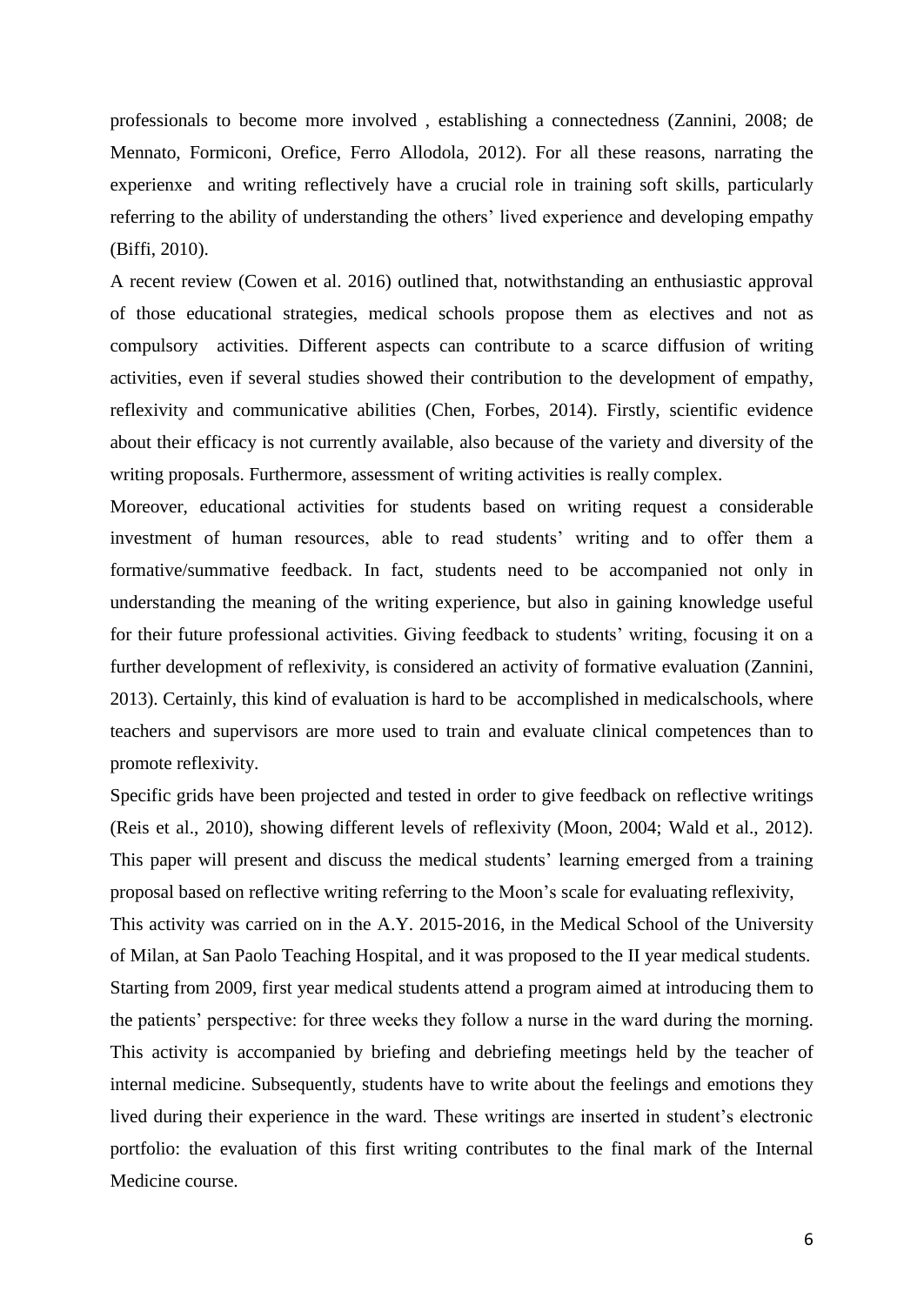In the second year, students are confronted with patients' stories: after attending a briefing focused on meaning and practical aspects of collecting stories, students are asked to collect the illness experience of one patient. Each student is introduced to a patient by the head nurse of the ward that was randomly assigned to him/her (Medicine, Psychiatry, Cardiology, Orthopedics, Urology, General Surgery, Oncology, Neurology). Students collect the illness experience, and write it using the first person, as the patient were narrating the story. Then, they share the collected stories in a debriefing meeting: working in small groups, they read their stories and then choose the most meaningful one. The student who collected the story chosen by his/her group has to tell it to the entire class, narrating it as if he/she were the patient (role-playing). Subsequently, students reflect on the story they have collected then rewrite it (maximum 3500 words) using the third person, and adding their feelings, emotions, thoughts.

Other activities are proposed to students in the same curriculum: theoretical lessons aimed to explore the meaning and the characteristics of reflective writing; medical humanities path, based on the analysis of paintings and films, guided by an expert in art, in order to develop a critical gaze.

All of these activities sustain the development of soft skills, because they are based on sharing, mediating and reflecting. Moreover, there is a strong link with one of the objectives of the internal medicine course, focused on setting the basis for a history taking competence, where the capability of grasping the illness experience is fundamental.

During the third year, students are introduced to the first exercises of history taking: in this context, the attention is focused on clinical aspects and, as literature shows (Hojat et al., 2009), the risk of a disease-centered attention is high. The proposal of collecting the illness experience that medical students of the University of Milan had lived the year before can offer a valid countermeasure to that risk.

At the end of the third year, students also attended the compulsory course of communication skills, which is intended as the continuation of the precedent activities focused on soft skills, experienced in the first and second year.

This paper will report the findings that two blinded researchers individuated in the reflective writings based on the patients' illness experiences collected by second year students in the A.Y. 2015-2016.

# **4. Commenting students' writings: can collecting stories be a strategy to promote togetherness with patients?**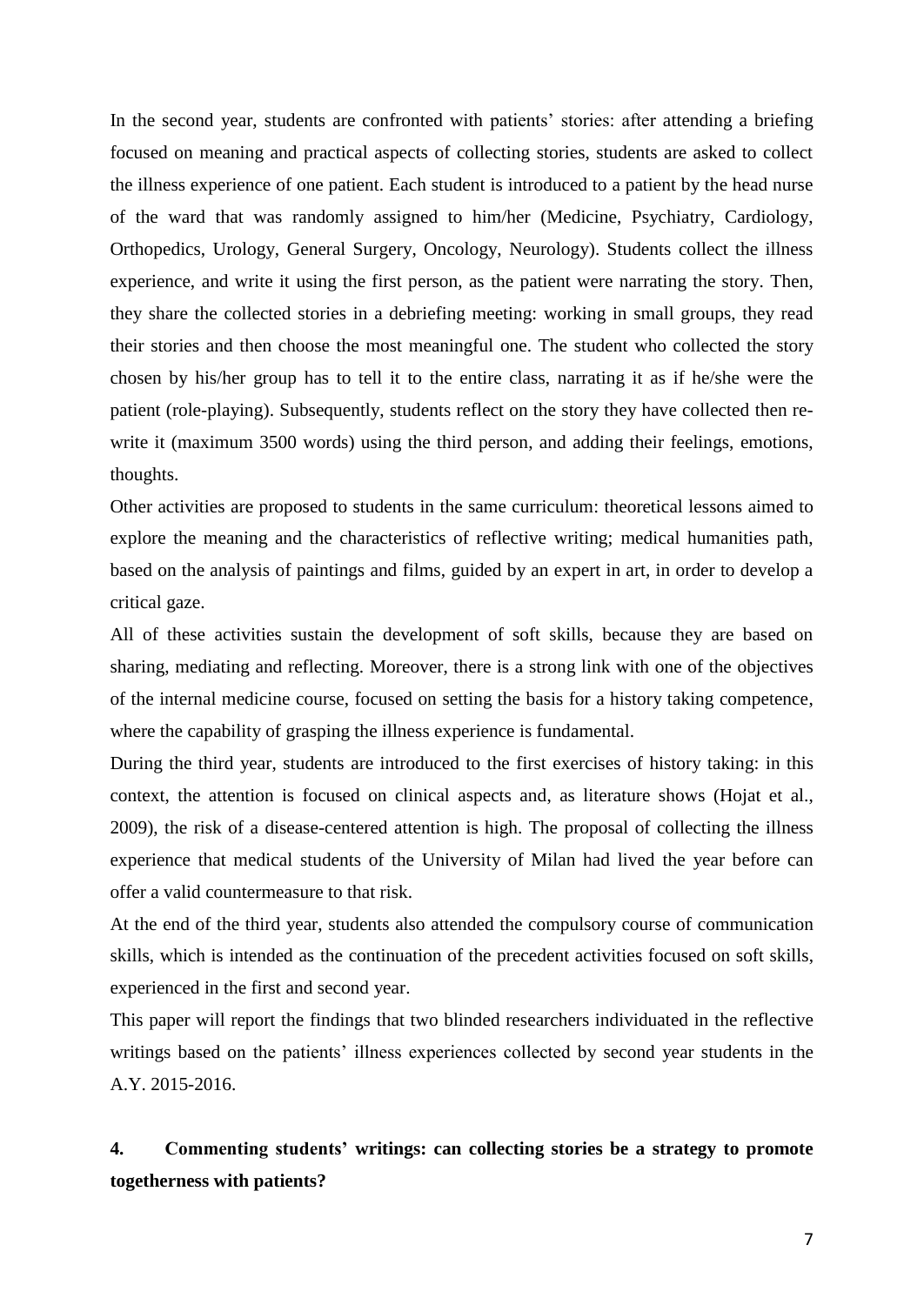A sample of 70 students' writings, casually chosen between the 101 collected in the A.Y. 2015-2016, were analysed, exploring the reflexivity expressed by students, according to the criteria proposed in the Moon scale (for the precise analytical procedure and results see Zannini et al., 2016).

Each writing was analysed considering not only its global level of reflexivity expressed, but also in light of the student's capability to grasp his/her feelings and the patients' ones, his/her ability to understand the social context of the patient and, finally, what the student learnt for his/her future medical profession. All of these elements contribute to develop closeness to patients, their lived experience and their world.

The general level of reflexivity emerged from the writings is high (4,31 on 6). Students mostly reflected on the emotions they felt when encountered the patient and on how this experience changed their attitudes or believes:

*I reflected on the meaning of suffering […]. After meeting the patient I learnt that while a person is suffering, it's not easy to hope, it's necessary to have someone close, a parent, but also a professional, able to listen with humility and respect, being a source for more strength (student 68)*.

According to what is reported above, we believe that the student can develop a professional medical identity also based on being close to patients and their suffering, developing togetherness with them.

Students' writings highlighted a good ability in reflecting about their emotions (average 1,5 on 2). The most cited ones are insecurity, fear, anguish:

*I was upset, terribly upset […]. Anguish and insecurity went through me, probably because of my little experience in the medical field, but notwithstanding I also felt an insatiable wish of knowing and I was curious (student 33).* 

The quoted writing emphasize the emotional impact of this experience on students and the necessity of an educational work to accompany them in grasping their emotions and elaborating the meaning of this experience with a patient. Understanding and recognizing their own feelings is a crucial aspect for empathy. Recognizing perceptions of a patient allows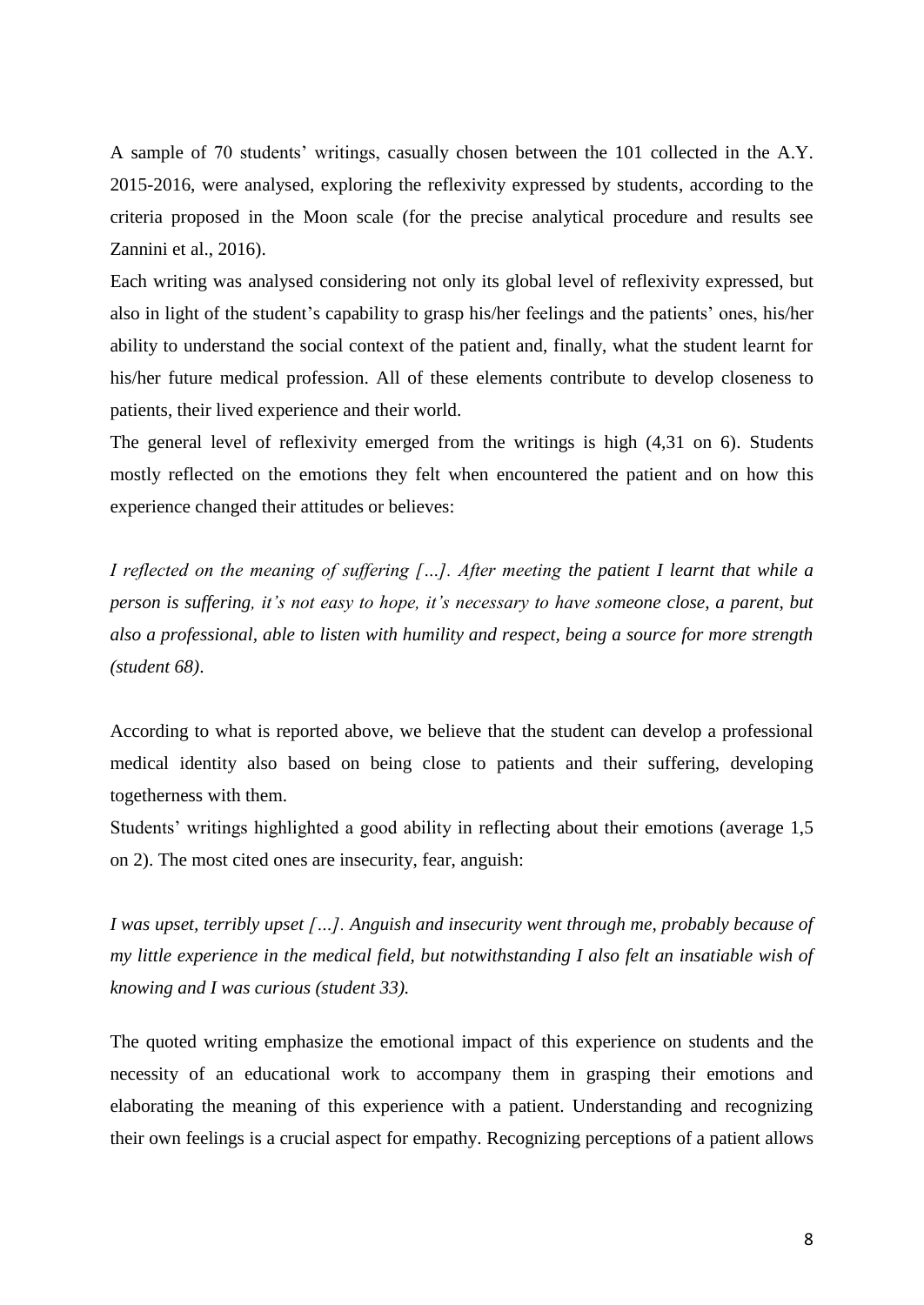health professionals to reflect on these aspects during the therapeutic relationship, also perceiving and understanding patients' feelings.

Reflecting on our own emotions is the first step in order to become able in recognizing others' feeling. We noticed that students' writing highlighted a higher capacity of grasping their own perceptions than the patients' ones.

*He really struck me. I tried to empathize but I wasn't able to do that, I felt it was impossible smiling and being calm as he was in that terrible situation (student 45).*

In this sense, students' writing make visible the necessity of an educational work, focused on reflecting on the passage between identifying their own emotions and the patient's ones, developing a broaden ability in understanding them. This step is really important in order to develop the student's capacity to perceive and act togetherness with patients' experience. Students seemed quite skilled in recognizing patients' social context, reflecting on it: this aspect is crucial in understanding patients' world, in which the illness experience should be framed. A health professional who pays attention to social context will be able to grasp fundamental details, in order to stay connected with the patients' world.

*Referring to his words, I noticed that very few people was cited in his narrative… his sister was the person who was helping him more; her presence seemed fundamental in hard times (student 50).*

Fifty one students wrote reflections about professionalism. The experience with the patient seems to offer them the chance of thinking about the medical profession and about aspects of their future role:

*I'm reflecting to what extent, for a physician, it is important to understand the one who is in front of him/her, what kind of person he/she is. This knowledge is crucial to realize what the patient really needs. Only reaching this ability a doctor can act this wonderful profession in the best way (student 64).* 

Trying to offer a final reflection, students writings show that the experience of collecting a patient's illness experience can be a crucial step in training soft skills. This abilities, as we underlined, are composed of different and various educational activities, all focused on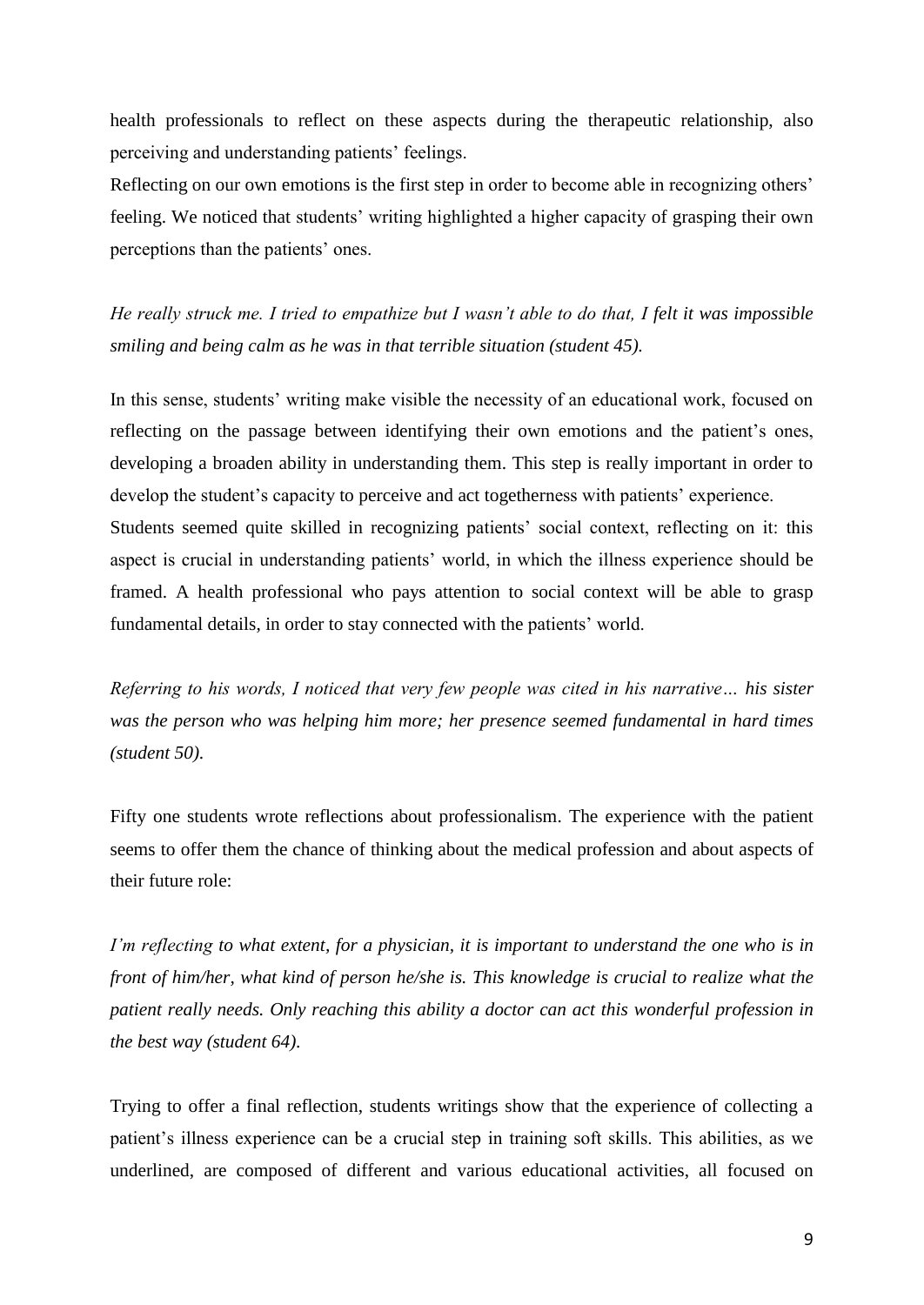generating reflection. In this sense, collecting patients' stories can't be the only activity proposed to train soft skills, but the experience with the patient and the subsequent writing certainly outline a powerful effect of insight in medical students:

*This clinical encounter was interesting and formative for me, because it allowed me to grasp something different from the mere medical history. It gave me the opportunity to recognize the importance of putting aside the disease and listening to the patient. From his/her telling fundamental clinical details can also emerge. I realized that by stopping and talking with patients a physician can learn more than I thought (student 14).*

Referring to this last writing, we notice that the importance of integrating hard and soft skills has been internalized by the medical student, who seem to have understood that developing the ability to grasp the bio-psycho-social-spiritual complexity of patients helps in formulating a more accurate diagnosis.

Moreover, going beyond physical aspects of illness offers the opportunity to take into account the patients' lived experience, their emotions, their families, their social and cultural contexts. Medical students who have developed those skills could be better disposed to feel empathy for their patients, without loosing their professional role, improving a clinical relationship based on connectedness with patients' experience.

### **References**

- Arntfield S.L., Slesar K., Dickson J. & Charon R. (2013). Narrative medicine as a means of training medical students toward residency competencies. *Patient Education and Counselling*, 91: 280-286.
- Berlin R., Gruen R. & Best J. (2017). Systems medicine-complexity within, simplicity without. *Journal of Healthcare Informatics Research*, 1(1): 119-137. DOI: 10.1007/s41666-017-0002-9.
- Biffi E. (2010). *Educatori di storie. L'intervento educativo fra narrazione, storia di vita e autobiografia*. Milano: Franco Angeli.
- Bruner J. (1990). *Acts of Meaning*. Cambridge: Harvard University Press.
- Charon R. (2006). *Narrative Medicine: Honoring the Stories of Illness.* Oxford: Oxford university press, 2006.
- Charon R. (2012). The reciprocity of recognition--what medicine exposes about self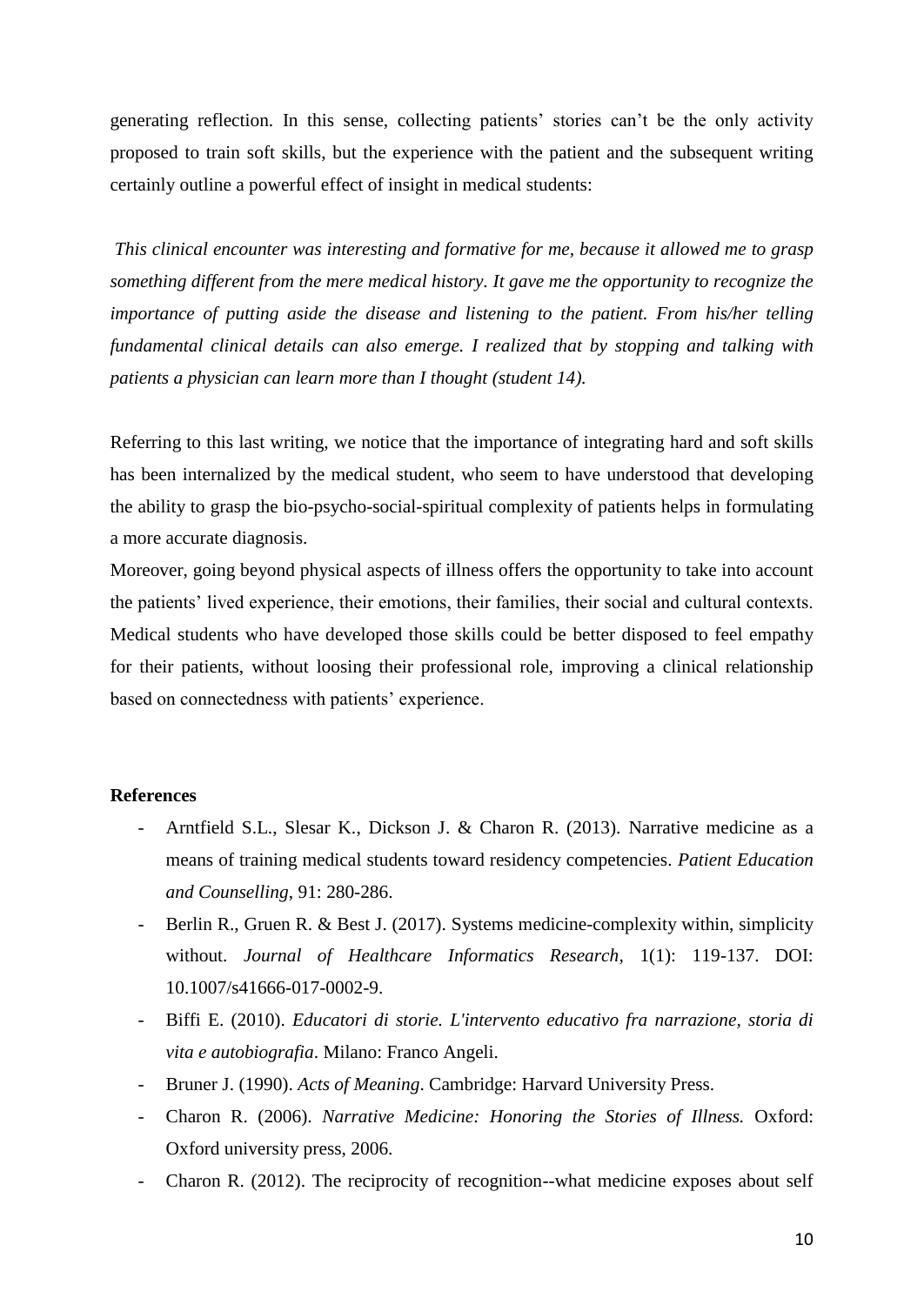and other. *New England Journal of Medicine.* Vol. 367, 20, p. 1878-81.

- Charon R. (2014). Narrative Reciprocity. *Narrative Ethics: The Role of Stories in Bioethics*, special report, *Hastings Center Report* 44, no. 1 (2014): s21-s24.
- Chen I., Forbes C. (2014). Reflective writing and its impact on empathy in medical education: systematic review. *Journal of Educational Evaluation for Health Professionals*, 16: 11-20.
- Cowen V.S., Kaufman D. & Schoenherr L. (2016). A review of creative and expressive writing as a pedagogical tool in medical education. *Medical Education*, 50(3):311-319.
- de Mennato P., Formiconi A.R., Orefice C., Ferro Allodola V. (2012). *Esperienze estensive: la formazione riflessiva nella Facoltà di Medicina di Firenze*. Lecce: Pensa Multimedia.
- Demetrio D. (2012). *Educare è narrare: le teorie, le pratiche, la cura. Scritti di Elisabetta Biffi, Micaela Castiglioni, Emanuela Mancino*. Milano: Mimesis.
- Engel M.F. (2005). Achieving "Narrative Flow": pre-medical education as an essential chapter of a physician's story. *Journal of Medical Humanities*, 26(1):39-51.
- Epstein R.M. (2007). Assessment in medical education. *New England Journal of Medicine*, 356(4), 387-96.
- Fabbri L., Melacarne C. (2015). *Apprendere a scuola. Metodologie attive di sviluppo e dispositivi riflessivi*. Milano: Franco Angeli.
- Foucault M. (1963). *Naissance de la clinique: une archéologie du regard médical*. Paris: Presses universit. de France.
- Hojat M., Vergare M.J., Maxwell K., Brainbard G., Herrine S.K., Isenberg G.A., Veloski J. & Gonnella J.S. (2009). The devil is in the third year: a longitudinal study of erosion of empathy in medical school. *Academic Medicine,* 84(9): 1182-1191.
- McKenna K. M., Hashimoto D. A., Maguire M. S. & Bynum W. E. (2016). The missing link: Connection is the key to resilience in medical education. *Academic Medicine,* 91(9): 1997-9.
- Melacarne C., Bonometti S. (2014). Il tirocinio universitario come setting espanso di apprendimento. *Educational Reflective Practices*, 2: 147-167.
- Moon J.A. (2004). *A Handbook of Reflective and Experiential Learning: Theory and Practice*. Oxford: Routledge.
- Mortari L. (2003). *Il pensare riflessivo nella formazione*. Roma: Carocci.